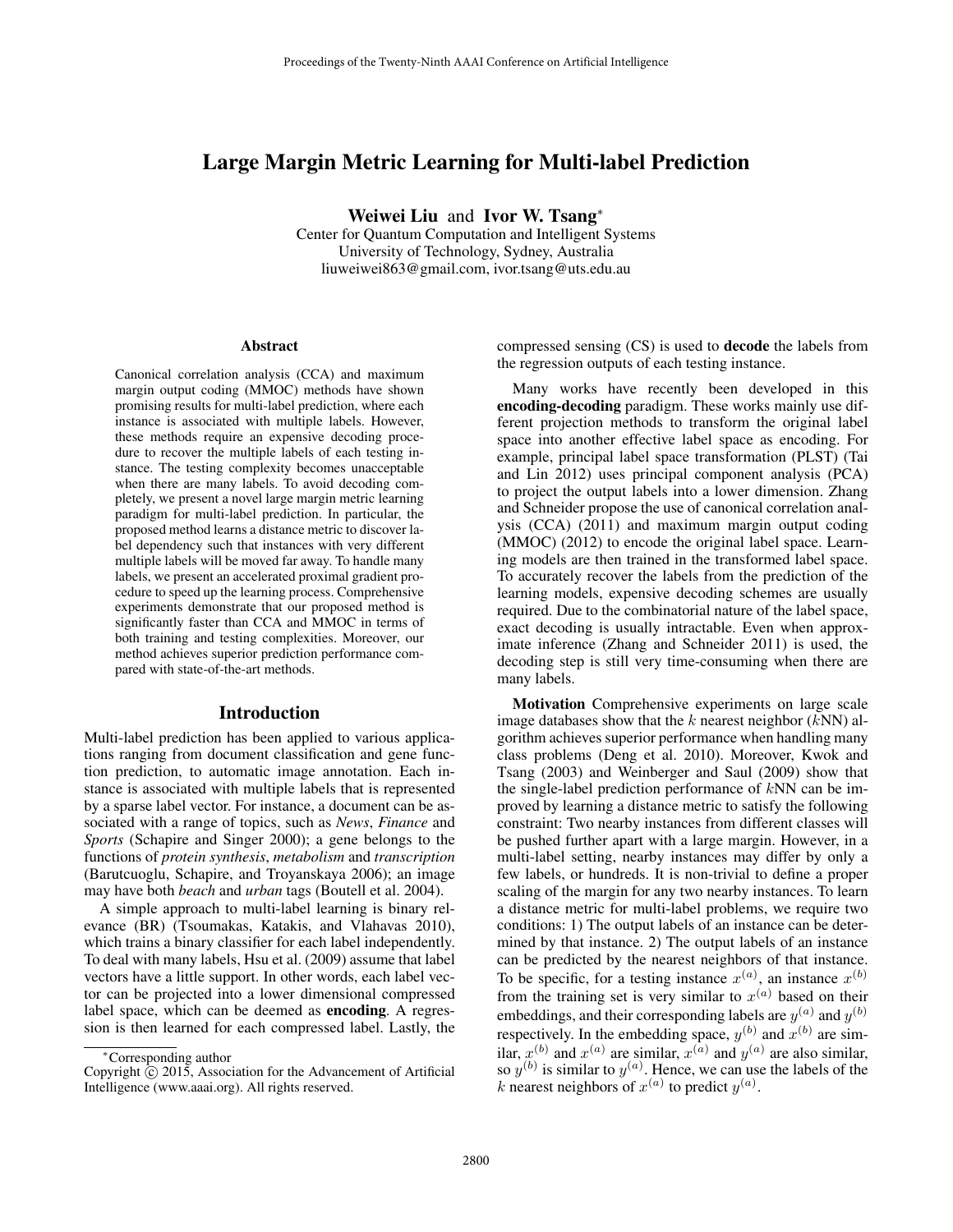To achieve our goal, we present a novel multi-label learning paradigm to project both the input and output into the same embedding space. The input and output can then be compared in the same space, and it is evident that the embeddings of the input and the corresponding output should be similar. Moreover, we enforce the constraint that the distance between the embedded input of  $x^{(a)}$  and its correct output  $y^{(a)}$  should be smaller than the distance between the embedded of  $x^{(a)}$  and the output  $y^{(b)}$  of the nearest neighbors of  $x^{(a)}$  with at least a margin measured by  $\Delta(y^{(a)}, y^{(b)})$ , the difference between  $y^{(a)}$  and  $y^{(b)}$ . Thus, two nearby instances from different output labels will be pushed further apart by  $\Delta(y^{(a)}, y^{(b)})$ .

The main contributions in this work are:

- 1. To incorporate the feature and label correlations, we project both the input and output to the same embedding space, in which the input and output can be compared. A large margin formulation with  $k$  nearest neighbor constraints is proposed to learn the embedding space. Lastly, we transform the formulation to metric learning (Kulis 2013; Yang and Jin 2006) for multi-label problems.
- 2. After transformation, our optimization problem is reduced to a semidefinite programming problem. To handle many labels, the accelerated proximal gradient (APG) method (Beck and Teboulle 2009; Toh and Yun 2009) is adapted to solve the reduced problem.
- 3. To avoid the expensive decoding step, we select  $k$  nearest neighbors from the training set for each testing instance in the embedding space and make a rapid prediction based on the labels of those  $k$  nearest neighbors.
- 4. Experiments on a number of real-world multi-label data sets demonstrate that our method outperforms state-ofthe-art approaches and is more efficient than methods that are based on the expensive decoding step.

### Related Work

Tsoumakas and Katakis (2007) group existing multi-label classification methods into two major categories: *algorithm adaptation* (AA) or *problem transformation* (PT). AA extends specific learning algorithms to deal with multi-label classification problems, while PT transforms the learning task into one or more single-label classification problems. Several methods (Zhang and Zhou 2006; 2007; Brinker and Hullermeier 2007) fall into the AA category. Amongst them, multi-label  $k$  nearest neighbor (ML- $kNN$ ) is one of most popular methods due to its simplicity and good experimental results (Zhang and Zhou 2007). However, similar to kNN, it suffers from the curse of dimensionality. When there are many noisy features on high dimensional problems, generalization performance drops tremendously. Our proposed method learns a distance that embeds both the input and output in the same embedding space, which prunes away noisy features. Therefore, our method is capable of finding more discriminative  $k$  nearest neighbors for prediction.

From the PT perspective, Hsu et al. (2009) use random transformation to project the original label space into a low dimensional label space. A regression model is trained on

each transformed label. The compressed sensing technique is used to recover multi-labels from the regression output. To capture label dependency, CCA is used by Zhang and Schneider (2011) to encode the label vectors. The work that is most relevant to our method is MMOC (Zhang and Schneider 2012), which embeds both the output and input in the same space by ensuring that the distance between the embedded input and the correct embedded output is less than the distance between the embedded input and any other embedded output with a large margin. Though MMOC has shown improved prediction performance, the training process involves an exponential number of constraints w.r.t. the number of labels, which is impractical for real-world applications, such as image annotation. Since both CCA and MMOC apply mean-field approximation (Zhang and Schneider 2011) in the decoding step, their prediction process is still expensive when there are many labels. PLST (Tai and Lin 2012) uses PCA to project the output to a lower dimension and applies the linear projection in the decoding procedure; its performance is inferior to CCA and MMOC in our experiments.

Some approaches attempt to exploit the different orders (first-order, second-order and high-order) of label correlations (Zhang and Zhang 2010). For example, Kang, Jin, and Sukthankar (2006) explicitly exploit high-order correlation between labels, but this involves an optimization problem with an exponential number of constraints. All these methods assume that the correlations are shared by all instances, thus Huang and Zhou (2012) try to exploit label correlations in the data locally and measure the similarity between instances in the label space rather than in the feature space. However, the label space is usually sparse when there are many labels, making it impossible to obtain accurate similarity between instances through the measurement in the label space.

A comprehensive review of multi-label learning algorithms can be found in Zhang and Zhou (2014) and references therein.

# Large Margin Metric Learning

## Notations and Preliminaries

Assume  $x^{(i)} \in \mathbb{R}^{p \times 1}$  is a real vector representing an input (instance),  $y^{(i)} \in \{0,1\}^{q \times 1}$  is a real vector representing the corresponding output  $(i \in \{1 \dots n\})$ . *n* denotes the number of training samples. The input matrix is  $X \in \mathbb{R}^{n \times p}$  and the output matrix is  $Y \in \{0,1\}^{n \times q}$ .  $Nei(i)$  is the output set of k nearest neighbors of input instance  $x^{(i)}$ . For output encoding,  $V = (v_1, v_2, \dots, v_d) \in \mathbb{R}^{q \times d}$   $(d < q)$  is the projection matrix that maps each output vector  $y^{(i)}$  (q dimension) to  $V^T y^{(i)}$  (*d* dimension). Let  $P \in \mathbb{R}^{p \times q}$  also be the projection matrix. For input encoding, each input vector  $x^{(i)}$  (p dimension) is projected to  $V^T P^T x^{(i)}$  (d dimension). Then  $x^{(i)}$  and  $y^{(i)}$  can be compared in the projection space (d dimension).

A simple linear regression model for BR is to learn the matrix  $P$  through the following formulation:

$$
argmin_{P \in R^{p \times q}} \frac{1}{2} ||P^T X^T - Y^T||_F^2 \tag{1}
$$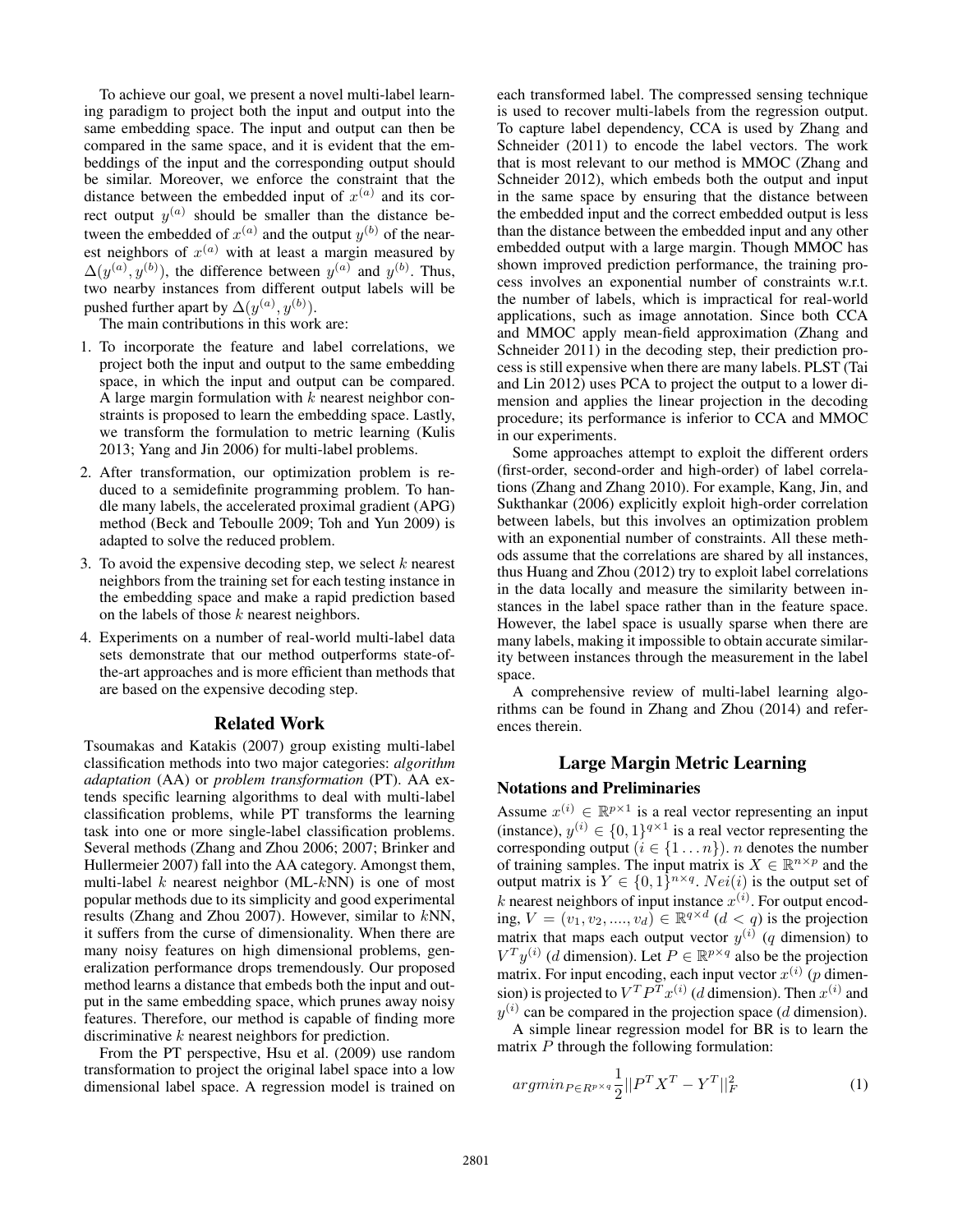where  $|| \cdot ||_F$  is the Frobenius norm. However, this does not consider the relationships between labels. To reduce the noise in the data set, MMOC (Zhang and Schneider 2012) incorporates the feature and label correlations and proposes a maximum margin output coding formulation Eq. (2) to learn the projection matrix.

$$
\underset{\begin{aligned}\n\mathit{argmin}_{V \in R^{q \times d}, \{\xi_i \ge 0\}_{i=1}^n} \sum_{j=1}^n ||V||_F^2 + \frac{C}{n} \sum_{i=1}^n \xi_i \\
\mathit{s.t.} \quad &||V^T P^T x^{(i)} - V^T y^{(i)}||_2^2 + \Delta(y^{(i)}, y) - \xi_i \\
&\leq ||V^T P^T x^{(i)} - V^T y||_2^2, \forall y \in \{0, 1\}^q, \forall i\n\end{aligned}
$$
\n
$$
(2)
$$

Eq. (2) involves an exponentially large number of constraints. To address the combinatorial nature of the label space  $\{0, 1\}^q$ , Zhang and Schneider (2012) use the overgenerating technique (Finley and Joachims 2008) with the cutting plane method. Training involves solving a boxconstrained quadratic programming (QP) problem for each training sample  $i$ , which is time-consuming, and testing also involves solving a QP on  $\{0, 1\}^q$  space. Even if approximate inference (Zhang and Schneider 2011) is used to solve this QP problem, it is still computationally expensive.

#### Proposed Formulation

Inspired by  $kNN$  and MMOC, we propose the following large margin metric learning with  $k$  nearest neighbor constraints, or LM-kNN for short, to learn the projection matrix.

If the encoding scheme works well, the distance between the codeword of  $x^{(i)}$   $(V^T P^T x^{(i)})$  and the codeword of  $y^{(i)}$  $(V<sup>T</sup> y<sup>(i)</sup>)$  should tend to 0 and be less than the distance between the codeword of  $x^{(i)}$  and the codeword of any other output ( $V^T y$ ). Then, the following large margin formulation is presented to learn projection matrix  $V$ :

$$
argmin_{V \in R^{q \times d}, \{\xi_i \ge 0\}_{i=1}^n} \frac{1}{2} ||V||_F^2 + \frac{C}{n} \sum_{i=1}^n \xi_i^2
$$
  
s.t. 
$$
||V^T P^T x^{(i)} - V^T y^{(i)}||_2^2 + \Delta(y^{(i)}, y) - \xi_i
$$

$$
\le ||V^T P^T x^{(i)} - V^T y||_2^2, \forall y \in Ne(i), \forall i
$$
(3)

where  $C$  is a positive constant that controls the trade-off between square-hinge loss function and regularizer. The constraints in Eq. (3) guarantee that the distance between the codeword of  $x^{(i)}$  and the codeword of  $y^{(i)}$  is less than the distance between the codeword of  $x^{(i)}$  and the codeword of any other output. To give Eq. (3) more robustness, we add the loss function  $\Delta(y^{(i)}, y)$  as the margin and minus the slack variable  $\xi_i$  in the left side of the constraints. Given the distance function  $||V^T P^T x^{(i)} - V^T y^{(i)}||_2^2$  as the compatibility function, Eq. (3) can be viewed as an adapted form of structural SVMs (Tsochantaridis et al. 2005). The loss function is defined as  $\Delta(y^{(i)}, y) = ||y^{(i)} - y||_1$  (Zhang and Schneider 2012), where  $|| \cdot ||_1$  means the  $l_1$  norm. Following (Weinberger and Saul 2009), we use Euclidean metric to measure the distances between instances  $x^{(i)}$  and  $x^{(j)}$  and then learn a new distance metric, which improves the performance of kNN.

Define a  $q \times q$  symmetric positive semidefinite matrix (denoted by  $S_q^+$ )  $Q$ :  $Q = V\overline{V}^T \in S_q^+$  and  $\phi_{x^{(i)},y^{(i)}} =$  $P^{T}x^{(i)} - y^{(i)}$ . We can transform Eq. (3) to the following metric learning (Kulis 2013; Yang and Jin 2006) problem:

$$
argmin_{Q \in S_{q}^{+}, \{\xi_{i} \ge 0\}_{i=1}^{n}} \frac{1}{2} trace(Q) + \frac{C}{n} \sum_{i=1}^{n} \xi_{i}^{2}
$$
  
s.t. 
$$
\phi_{x^{(i)}, y^{(i)}}^{T} Q \phi_{x^{(i)}, y^{(i)}} + \Delta(y^{(i)}, y) - \xi_{i}
$$

$$
\le \phi_{x^{(i)}, y}^{T} Q \phi_{x^{(i)}, y}, \forall y \in Ne(i), \forall i
$$
 (4)

## Accelerated Proximal Gradient Update

Since our objective of Eq. (4) is smooth and the number of constrains is linear w.r.t n, we can apply the accelerated proximal gradient (APG) method (Beck and Teboulle 2009; Toh and Yun 2009) to efficiently solve the primal form of Eq. (4) with many labels. Let  $p(Q) = \frac{1}{2} trace(Q)$  and  $f(Q) =$  $\sum_{i=1}^{C} \sum_{i=1}^{n} \xi_i^2$  where  $\xi_i = \max\{0, \max_{y \in Nei(i)} (\Delta(y^{(i)}, y) - \Delta(y^{(i)}, y))\}$  $(\phi_{x^{(i)},y}^T Q \phi_{x^{(i)},y} - \phi_{x^{(i)},y^{(i)}}^T Q \phi_{x^{(i)},y^{(i)}}))\}$ . We define

$$
F(Q) = f(Q) + p(Q), Q \in S_q^+
$$
 (5)

The derivative of f is denoted by  $\nabla f$ . Yuan, Ho, and Lin (2012) show that  $\nabla f$  is Lipschitz continuous on Q. For any  $Z \in S_q^+$ , consider the following QP problem of  $F(Q)$  at  $Z$ :

$$
A_{\tau}(Q, Z) = f(Z) + \langle \nabla f(Z), Q - Z \rangle
$$
  
+ 
$$
\frac{\tau}{2} ||Q - Z||_F^2 + p(Q)
$$
  
= 
$$
\frac{\tau}{2} ||Q - G||_F^2 + p(Q) + f(Z) - \frac{1}{2\tau} ||\nabla f(Z)||_F^2
$$
  
(6)

where  $\tau > 0$  is a constant and  $G = Z - \frac{1}{\tau} \nabla f(Z)$ . To minimize  $A_{\tau}(Q, Z)$  w.r.t. Q, it is reduced to solve Eq. (7):

$$
argmin_{Q \in S_q^+} \frac{\tau}{2} ||Q - G||_F^2 + p(Q)
$$
\n(7)

To solve Eq. (7), we take the derivative of the objective function of Eq. (7) w.r.t.  $Q: \tau(Q - G) + \frac{1}{2}I = 0$ , then  $Q = G - \frac{1}{2\tau}I$ . We take the SVD of G as  $G = U\overline{G}U^{T}$ , and  $Q = U\overline{G}U^T - \frac{1}{2\tau}UU^T$ , then  $Q = U(\overline{G} - \frac{1}{2\tau}I)U^T$ . We use 0 to replace the negative entries in  $\overline{G} - \frac{1}{2\tau}I$ . Lastly, we obtain the symmetric positive semidefinite matrix solution of Eq. (7), denoted by  $S_{\tau}(G)$ . The detailed APG algorithm is shown in Algorithm 1:

In Algorithm 1, let  $L_f$  be the Lipschitz constant of  $\nabla f$ and  $L_f$  estimated as  $L_f = 0.01nC$ . The optimality condition of Eq. (4) is  $\nabla F(Q) = 0$ . It is usually time-consuming to achieve this condition. In practice, we meet an  $\epsilon$ -accurate solution instead. The stopping condition of Algorithm 1 is set as:

$$
\frac{F(Q^{\kappa}) - F(Q^{\kappa+1})}{F(Q^{\kappa})} \le \epsilon
$$
\n(8)

where  $\epsilon$  is a small tolerance value. In practice, we set  $\epsilon$  = 0.001. Lastly, a sublinear convergence rate of algorithm 1 is guaranteed in the following theorem.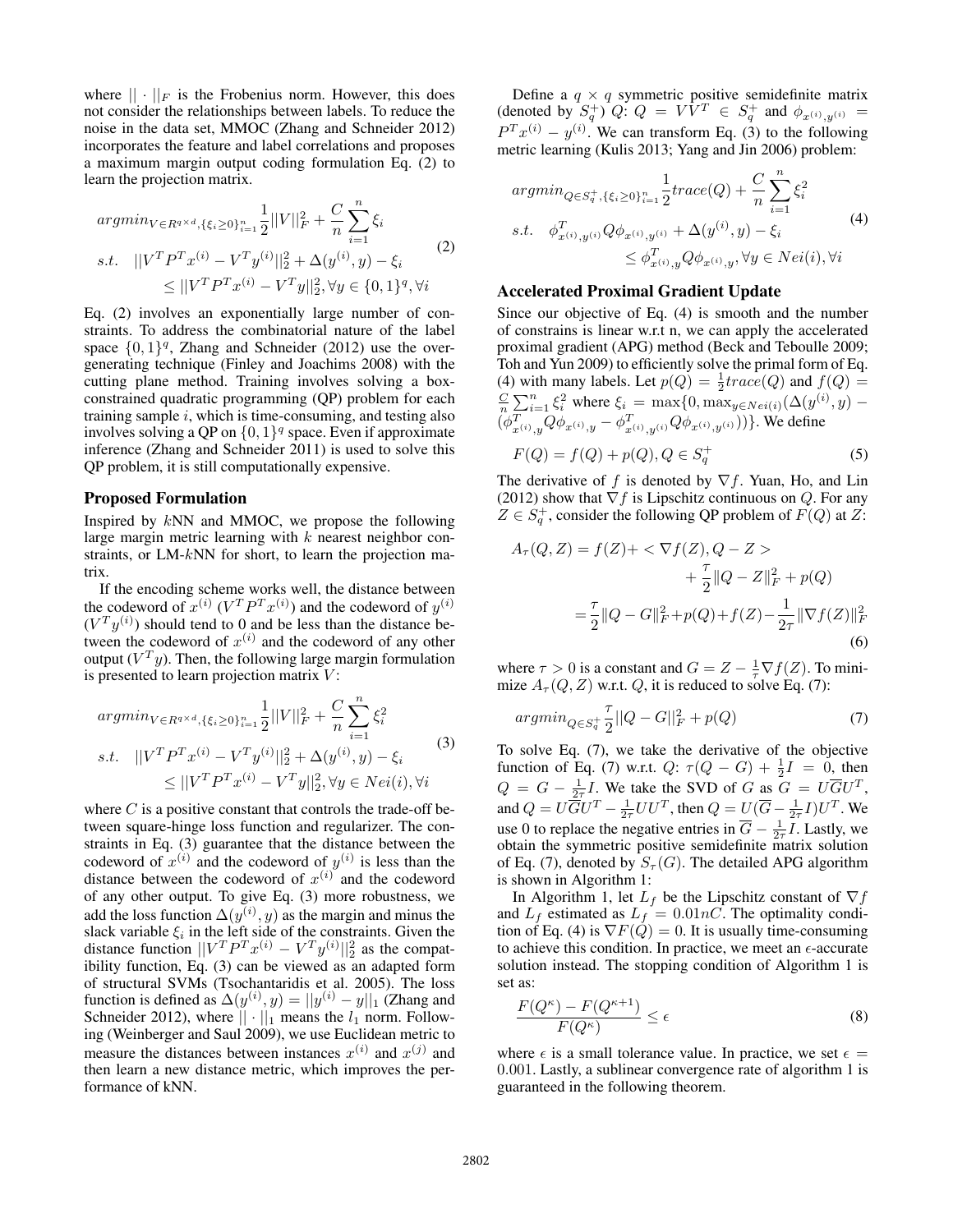Algorithm 1 Accelerated Proximal Gradient Algorithm for Solving Eq. (4)

**Input:**  $\eta \in (0, 1)$  is a constant. Choose  $Q^0 = Q^{-1} \in S_q^+$ .  $t^0 = t^{-1} = 1$  and  $\kappa = 0$ . Choose the Lipschitz constant  $L_f$  and set  $\tau_0 = L_f$ Output: The optimal solution to Eq. (4) 1: Set  $Z^{\kappa} = Q^{\kappa} + \frac{t^{\kappa-1}-1}{t^{\kappa}}(Q^{\kappa} - Q^{\kappa-1})$ 2: Set  $\tau = \eta \tau_{\kappa}$ 3: for  $j = 0, 1, 2, ...,$  do 4: Set  $G = Z^{\kappa} - \frac{1}{\tau} \nabla f(Z^{\kappa})$ , compute  $S_{\tau}(G)$ 5: if  $F(S_{\tau}(G)) \leq A_{\tau}(S_{\tau}(G), Z^{\kappa})$ , then 6: set  $\tau_{\kappa} = \tau$ , stop 7: else 8:  $\tau = \frac{1}{\eta}\tau$ 9: end if 10: end for 11: Set  $Q^{\kappa+1} = S_{\tau}(G)$ 11: Set  $Q^{(k+1)} = S_{\tau}(G)$ <br>12: Compute  $t^{k+1} = \frac{1+\sqrt{1+4(t^k)^2}}{2}$  $\frac{1}{2}$ . Let  $\kappa = \kappa + 1$ 13: Quit if stopping condition is achieved. Otherwise, go to step 1

**Theorem 1** Let  $\{Q^{\kappa}\}\$  *be the sequences generated by Algorithm 1 and*  $L_f$  *be the Lipschitz constant of*  $\nabla f$ *. Then for any*  $\kappa > 1$ *, we have* 

$$
F(Q^{\kappa}) - F(Q^*) \le \frac{2L_f ||Q^0 - Q^*||_F^2}{\eta(\kappa + 1)^2} \tag{9}
$$

*where*  $Q^* = argmin_Q F(Q)$ 

The proof can be adapted from Beck and Teboulle (2009).

## Prediction

Traditionally, encoding-decoding methods involve the decoding process which usually requires solving QP problem on a combinatorial space. It is computationally expensive. Inspired by metric learning (Kulis 2013), we select  $k$  nearest neighbors from the training set for each testing instance in the embedding space, and conduct prediction based on the codeword distance with a testing instance and the labels of  $k$  nearest neighbors. For a new testing input variable x, we find k instances  $\{x^{(1)},...,x^{(k)}\}$  in the training set which have a smaller codeword distance from  $x$  than other instances. Based on the codeword distance with  $x$  and output of  $\{x^{(1)},...,x^{(k)}\}$ , we compute the scores for each label for x. Lastly, we make the prediction for multi-label classification problems based on the scores. The equation of the distance between the codeword of  $x$  and the codeword of  $x^{(i)}$  is  $||\hat{M}(x) - \hat{M}(x^{(i)})||_2^2$ . It can be computed as  $(P^T x - P^T x^{(i)})^T Q (P^T x - P^T x^{(i)})$ . Thus, the testing time is similar to  $kNN$  and much faster than the encodingdecoding methods. Following the setting in MMOC, we set 0.5 as the threshold without further optimization.

## Complexity Analysis

Training time The formulation of MMOC involves an exponential number of constraints. The authors therefore use

Table 1: Time Complexity

| Method      | Training Time                          | <b>Testing Time</b>    |
|-------------|----------------------------------------|------------------------|
| BR          | $\mathcal{O}(npq)$                     |                        |
| <b>PLST</b> | $\overline{\mathcal{O}(n^3+q^2n+npq)}$ | $+pq$                  |
| <b>CCA</b>  | $+ n(p^2+q^2+pq)$                      |                        |
| <b>MMOC</b> | $\mathcal{O}(nq^3 + n^4)$              |                        |
| kNN         |                                        | $\mathcal{O}(pn)$      |
| $ML-kNN$    | $\overline{\mathcal{O}}(n^2p+nq)$      | $\mathcal{O}(pn+q)$    |
| $LM-kNN$    | $(q^3 + knpq^2)$                       | $\mathcal{O}(qn + pq)$ |

the overgenerating technique with the cutting plane method. Lastly, training involves solving a box-constrained QP problem for each training instance and then using  $C V X<sup>1</sup>$  to solve a semidefinite programming problem. The time complexity of QP is at least  $\mathcal{O}(q^3)$ , and from Wahba (1999), the training time complexity of MMOC is  $\mathcal{O}(nq^3 + n^4)$  for each iteration at least. While the training time of our method  $(LM-kNN)$  is dominated by the APG algorithm. To achieve an  $\epsilon$ -solution, the number of iterations needed by APG update is  $\mathcal{O}(\frac{1}{\sqrt{\epsilon}})$ .

The time complexity for each iteration is  $\mathcal{O}(q^3 + knpq^2)$ .

**Testing time** We analyze the testing time for each testing instance. Both the testing time of CCA and MMOC involve solving QP on  $\{0,1\}^q$  space. It is combinatorial in nature and intractable, thus mean-field approximation is used to obtain the approximated solution iteratively. The time complexity for each iteration is  $\mathcal{O}(q^2)$ , but it takes many times to converge. The time complexity is  $\mathcal{O}(q^3)$  at least. The training and testing time complexity for the methods that are used in this paper is presented in Table 1. Let  $\psi = \max\{n, p, q\}.$ 

## Experiment

In this section, we evaluate the performance of our proposed Large Margin kNN (LM-kNN) for multi-label prediction. All the methods compared are implemented in MatLab. All experiments are conducted on a workstation with a 3.4GHZ Intel CPU and 32GB main memory running Linux platform.

## Experimental Setup

Data Sets We conduct experiments on a variety of realworld data sets from different domains<sup>2</sup> (Table 2).

- scene (Boutell et al. 2004): Collects images of outdoor scenes.
- cal500 (Turnbull et al. 2008): Contains songs by different artists. Each song is labeled by 174 tags representing genres, instruments, emotions, and other related concepts.
- corel5k (Duygulu et al. 2002): Contains images from Stock Photo CDs. In total, there are 374 labels.
- delicious (Tsoumakas, Katakis, and Vlahavas 2008): Contains textual data of web pages along with 983 tags extracted from the del.icio.us social book marking site.
- Eur-Lex (Mencía and Fürnkranz 2008): Collects documents on European Union law. There are several EuroVoc

<sup>1</sup> http://cvxr.com/cvx/

<sup>&</sup>lt;sup>2</sup>http://mulan.sourceforge.net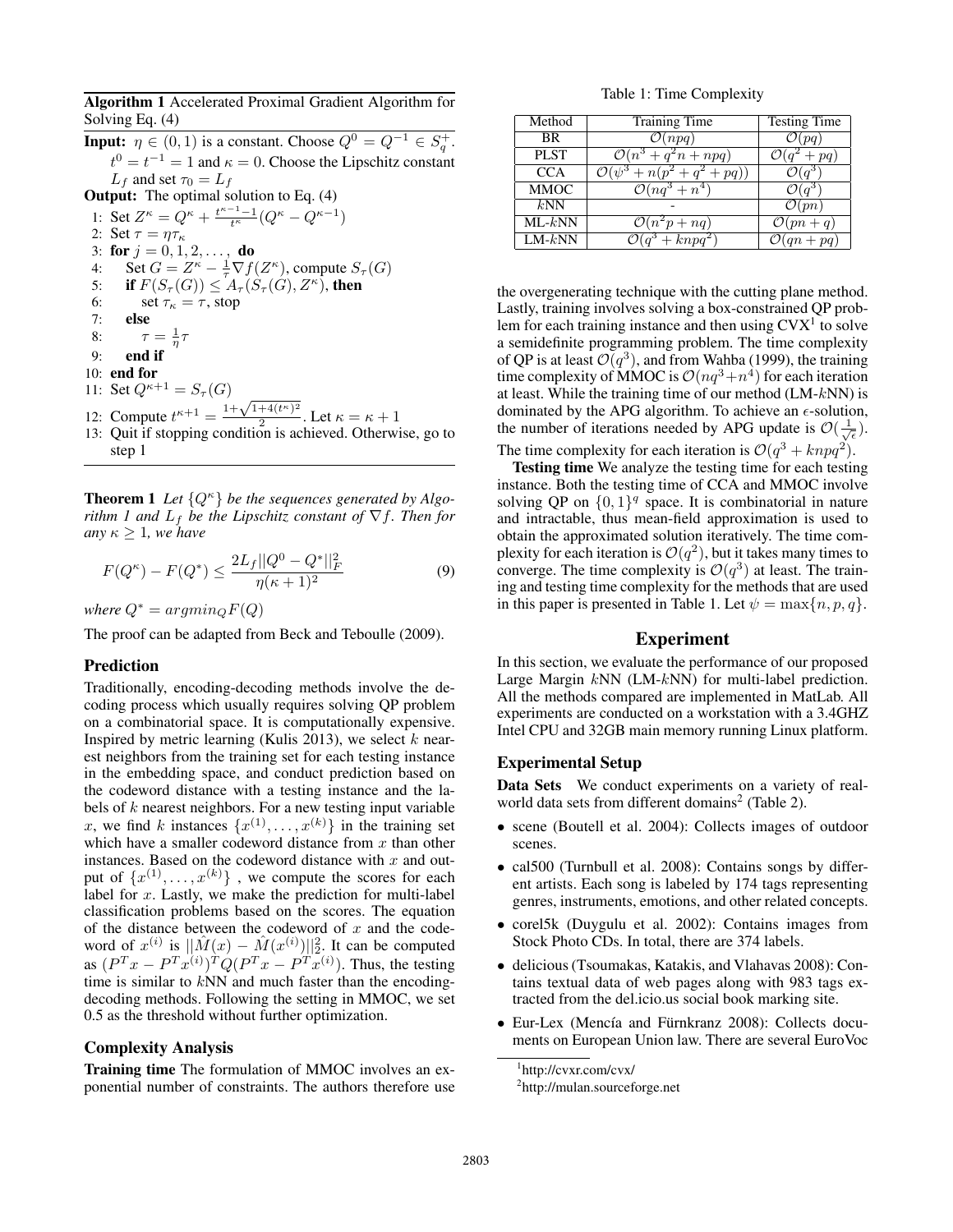Table 2: Data Sets

| Data Set                               | <b>H</b> Instances | ₫ Features | <b>Labels</b> |
|----------------------------------------|--------------------|------------|---------------|
| scene                                  | 2,407              | 294        |               |
| cal 500                                | 502                | 68         | 174           |
| corel5k                                | 5,000              | 499        | 374           |
| delicious                              | 16,105             | 500        | 983           |
| $EUR-Lex$ (dc)                         | 19,348             | 5,000      | 412           |
| $\overline{\text{EUR-Lex}(\text{ed})}$ | 19,348             | 5,000      | 3,993         |

descriptors, directory codes and types of subject matter to describe the labels. Here, we use two of them which have more labels.

**Baseline Methods** We compare our LM-kNN with several state-of-the-art multi-label prediction methods:

- BR (Tsoumakas, Katakis, and Vlahavas 2010).
- PLST (Tai and Lin 2012): Uses principal component analysis (PCA) for encoding, and rounding for decoding.
- CCA (Zhang and Schneider 2011): Uses canonical correlation analysis to encode the label vectors, and mean-field approximation is applied in the decoding step.
- MMOC (Zhang and Schneider 2012): Adapts a maximum margin criterion to learn output coding for multi-labels. Its decoding scheme is the same as CCA.
- $kNN$ : We adapt the k nearest neighbor ( $kNN$ ) algorithm to solve multi-label classification problems. Euclidean metric is used to measure the distances between instances.
- ML- $kNN$  (Zhang and Zhou 2007): Based on  $kNN$ , the maximum posteriori principle is used by this method to determine the labels of the testing instance.

For BR, we use linear classification/regression package LI-BLINEAR (Fan et al. 2008) with L2-regularized logistic regression (primal) to train the classifier. As with the experimental settings in Zhang and Schneider (2012), the number of output projections  $d$  is set to the number of original labels  $q$  ( $d = q$ ) for PLST, CCA and MMOC and the decoding parameter is set as  $\lambda = 1$  for CCA and MMOC. In our experiment, we find that the performance of kNN or ML-kNN have no significant difference on most datasets with varying k. Following the setting in (Zhang and Zhou 2007), we set  $k = 10$  for kNN, ML-kNN and our method.  $\eta = 0.4$  is set for the APG algorithm and  $C = 10$  is set for MMOC and our method. We set the stopping condition threshold as  $\epsilon = 0.01$  for EUR-Lex (ed) data set. Besides PLST (Tai and Lin 2012), CCA (Zhang and Schneider 2011) and MMOC (Zhang and Schneider 2012) have also been shown to outperform the original compressed-sensing-based method (Hsu et al. 2009), thus we make no comparison with Hsu et al. (2009) in this paper.

Performance Measurements To fairly measure the performance of our method and baseline methods, we consider the following evaluation measurements (Mao, Tsang, and Gao 2013):

• Micro-F1: computes true positives, true negatives, false positives and false negatives over labels, and then calculates an overall F-1 score.



Figure 1: The training time



Figure 2: The testing time

• Example-F1: computes the F-1 score for all the labels of each testing sample and takes the average over those samples.

Since Mao, Tsang, and Gao (2013) have shown that Macro-F1 is sensitive to the rareness of labels and hamming loss is not a proper measure for multi-label problems with many labels, we do not consider those two measurements here. We perform 10-fold cross-validation on each data set and report the mean and standard error of each evaluation measurement.

#### Prediction Performance

Tables 3 and 4 list the two measurement results for our method and baseline approaches in respect of the different data sets. Recall that CCA and MMOC are very computationally expensive, especially for solving the QP problem on  $\{0,1\}^q$  space which is combinatorial in nature and intractable during the decoding step, so they cannot be run on most of the larger data sets. In our experiment, the decoding procedure on corel5k data set already takes more than two days for CCA. Because MMOC has to solve a boxconstrained QP for each training sample and use CVX to tackle optimization problems during the training step, it runs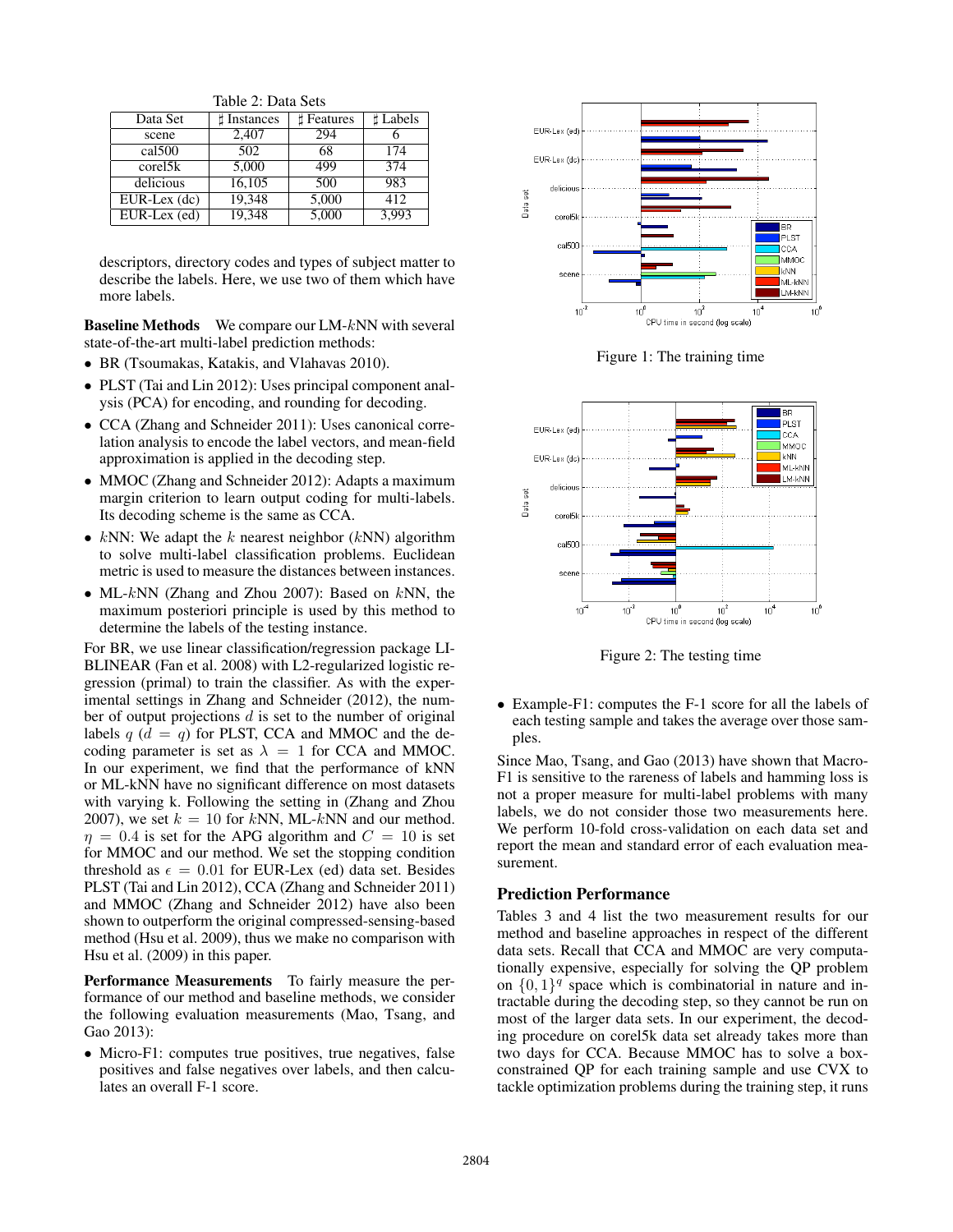| Data Set       | <b>BR</b>           | PLST                | <b>CCA</b>        | MMOC .            | kNN                 | $ML-kNN$            | $LM-kNN$            |
|----------------|---------------------|---------------------|-------------------|-------------------|---------------------|---------------------|---------------------|
| scene          | $0.6911 \pm 0.0259$ | $0.5924 + 0.0326$   | $0.7281 + 0.0286$ | $0.7297 + 0.0287$ | $0.7221 + 0.0193$   | $0.7387 \pm 0.0278$ | $0.7300 + 0.0301$   |
| cal 500        | $0.3448 + 0.0161$   | $0.3032 + 0.0095$   | $0.3533 + 0.0207$ |                   | $0.3593 + 0.0127$   | $0.3184 + 0.0162$   | $0.3542 + 0.0157$   |
| corel5k        | $0.0956 \pm 0.0260$ | $0.0801 \pm 0.0081$ |                   |                   | $0.0321 \pm 0.0075$ | $0.0278 \pm 0.0117$ | $0.1670 \pm 0.0137$ |
| delicious      | $0.2598 \pm 0.0052$ | $0.1423 + 0.0058$   |                   |                   | $0.2154 \pm 0.0047$ | $0.1738 \pm 0.0047$ | $0.3104 \pm 0.0058$ |
| $EUR-Lex$ (dc) | $0.2673 \pm 0.0709$ | $0.2304 + 0.0269$   |                   |                   | $0.6540 + 0.0088$   | $0.6252 + 0.0071$   | $0.7207 + 0.0063$   |
| EUR-Lex (ed)   | $0.0374 + 0.0015$   | $0.1059 \pm 0.0115$ |                   |                   | $0.4011 \pm 0.0061$ | $0.3489 + 0.0055$   | $0.4344 \pm 0.0051$ |

Table 4: The results of Example-F1 on the various data sets (mean  $\pm$  standard deviation). The best ones are in bold.

| Data Set       | <b>BR</b>           | PLST                | <b>CCA</b>          | MMOC .              | kNN                 | $ML-kNN$            | $LM-kNN$            |
|----------------|---------------------|---------------------|---------------------|---------------------|---------------------|---------------------|---------------------|
| scene          | $0.6169 \pm 0.0329$ | $0.4588 \pm 0.0346$ | $0.7320 \pm 0.0287$ | $0.7338 \pm 0.0294$ | $0.6815 \pm 0.0174$ | $0.6874 \pm 0.0311$ | $0.7101 \pm 0.0306$ |
| cal 500        | $0.3446 \pm 0.0150$ | $0.3062 + 0.0108$   | $0.3516 + 0.0197$   |                     | $0.3561 \pm 0.0131$ | $0.3216 \pm 0.0180$ | $0.3511 + 0.0161$   |
| corel5k        | $0.0781 + 0.0166$   | $0.0587 + 0.0054$   |                     |                     | $0.0223 + 0.0056$   | $0.0178 + 0.0069$   | $0.1295 \pm 0.0092$ |
| delicious      | $0.2174 + 0.0047$   | $0.1131 \pm 0.0039$ |                     |                     | $0.1878 + 0.0046$   | $0.1518 \pm 0.0044$ | $0.2553 \pm 0.0043$ |
| $EUR-Lex$ (dc) | $0.2556 \pm 0.0669$ | $0.1530 + 0.0201$   |                     |                     | $0.5741 + 0.0106$   | $0.5496 + 0.0084$   | $0.6812 + 0.0072$   |
| EUR-Lex (ed)   | $0.0370 + 0.0015$   | $0.0725 \pm 0.0083$ |                     |                     | $0.3409 + 0.0057$   | $0.3005 + 0.0049$   | $0.3818 + 0.0045$   |

out of memory even for the cal500 data set with 68 features and 174 labels. From the results, we can see that:

- CCA or MMOC's performance is comparable to the best results on scene and cal500. This means that CCA and MMOC are most successful in small data sets with few labels, but cannot deal with larger data sets with many labels.
- In our experiment, PLST generally underperforms. Thus, PLST with simple linear projection in encoding and decoding procedure is not effective.
- BR is much inferior to  $kNN$ , ML- $kNN$  and LM- $kNN$  on much larger data sets EUR-Lex (dc) and EUR-Lex (ed). BR does not consider the distributions and relationships between labels, so it achieves much lower accuracy on many labels data sets.
- Zhang and Zhou (2007) do not compare ML-kNN with  $kNN$ . Our empirical results show that  $kNN$  usually outperforms ML-kNN. ML-kNN estimates the prior and posterior probabilities from  $k$  nearest neighbors in the training set based on frequency counting. However,  $k$  is usually small, which leads to large estimation error.
- $kNN$  and LM- $kNN$  are most successful on all data sets. However, LM- $kNN$  outperforms  $kNN$  because  $kNN$  is sensitive to noisy data.

#### Training Time and Testing Time

In this section, we compare the time performance of the various methods used in the experiment. Figures 1 and 2 report the once training and testing times of 10-fold crossvalidation for our method and baseline approaches in terms of different data sets respectively. The results illustrate that PLST is fast in terms of training and testing time, which is consistent with the empirical results in Tai and Lin (2012), however, it is not effective in general. BR is fast in terms of testing time, however, it has slow training time and underperforms on the much larger data sets EUR-Lex (dc) and EUR-Lex (ed). Our method LM-kNN is almost 10 times

faster than CCA and MMOC in terms of both the training and testing times even on smaller data sets, and is comparable to  $kNN$  and ML- $kNN$  in terms of testing time.

#### Conclusion

To achieve the better performance than BR, Zhang and Schneider (2012) proposed MMOC to incorporate the feature or label correlations. However, MMOC has to deal with the optimization problem with an exponentially large number of constraints. Even if the overgenerating technique with the cutting plane method is used to solve this problem, it is still computationally very expensive. Inspired by  $kNN$  and MMOC, we propose the large margin formulation with  $k$ nearest neighbors constraints to solve the projection matrix which reduces the number of constraints from  $\mathcal{O}(n2^q)$  to  $O(nk)$  and is more robust than kNN. Our problem is then transformed to a metric learning problem. To handle large scale applications, the accelerated proximal gradient (APG) method is adapted to solve the reduced semidefinite programming problem. Lastly, instead of performing expensive combinatorial optimization or approximate inference for the decoding procedure, we simply adopt the kNN strategy, which selects  $k$  nearest neighbors from the training set for each testing instance in the projection space and makes rapid prediction based on the labels of those  $k$  nearest neighbors. Overall, extensive experiments on a number of realworld multi-label data sets demonstrate that our method outperforms state-of-the-art approaches for accuracy. For scalability, our method is almost 10 times faster than CCA and MMOC in terms of both the training and testing times, and is comparable to  $kNN$  and ML- $kNN$  in terms of testing time. For faster multi-label prediction, we will study the incorporation of the cover tree technique (Beygelzimer, Kakade, and Langford 2006) into our framework to speed up the batchmodel kNN search.

### Acknowledgments

This research was supported by the Australian Research Council Future Fellowship FT130100746.